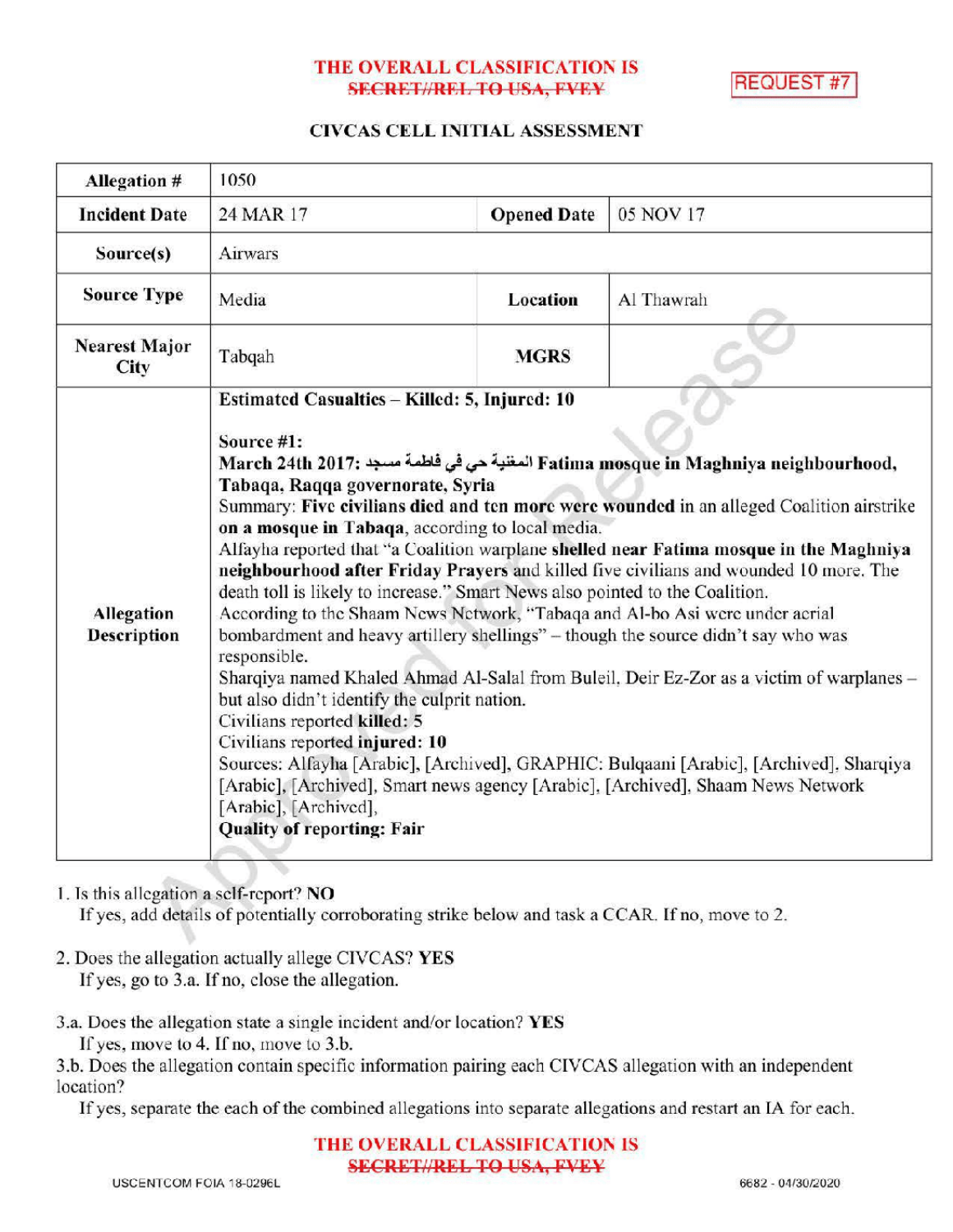# THE OVERALL CLASSIFICATION IS **SECRET//REL TO USA, PVEY**

Ifno, send <sup>a</sup> RFIin an attempt to break out the locations and casualties into separate allegations, restart the IA

If unable to RFI the alleger, go to 7.

4. Does the allegation contain:

- a) <sup>a</sup> way to identify <sup>a</sup> 48 hour date range? YES
- b) a specific location? YES

If yes to BOTH, go to 7. If EITHER are no, then go to 5.

5.Does the allegation contain:

a) a way to identify a 48 hour date range?

b) a specific time of day or timeframe?

e) a general location?

 $\frac{1}{2}$  If yes to ALL three, then go to 7. If ANY are no, go to 6.

6.Does the allegation contain :

a) Video or photo evidence of CIVCAS that can be used to narrow the date/time or location of the allegation?  $\frac{1}{1}$  If yes, go to 7. If no, go to 6.b.

b) Are there at least two corroborating sources (total of 3) that independently reported the allegation?

 $\frac{1}{x}$  if yes, go to 7. If no, go to 6.e.

e) Any high quality sources?

 $\overline{\text{If yes, go to 7. If no, go to 6.d.}}$ 

) Specific facts thatwarrant <sup>a</sup> search for strikes?

 $\overline{\phantom{a}}$  If yes, go to 7. If no, close the allegation.

7.a. Does the allegation contain sufficient information on the time, location and details to conduct a search for strikes? NO

If yes, go to  $8$ . If no, go to  $7.b$ .

7.b. Explain in detail why there is insufficient information on the time, location, and details to conduct a search for strikes.

• Although the allegation is extremely specific in regard to time and location, we are unable to perform a search because we cannot locate the neighborhood or the mosque that is spoken about in the allegation.

IZ& SY  $MAT:$ CAOC log: CJTF log:

ŦZ.  $CIFLCC log, -email (Start 18 MAX 2017):$ 

-email( Start 22 JUL 2017):

8. Are there any potentially corroborating strikes?

THE OVERALL CLASSIFICATION IS **SECRET//REL TO USA, FVEY**